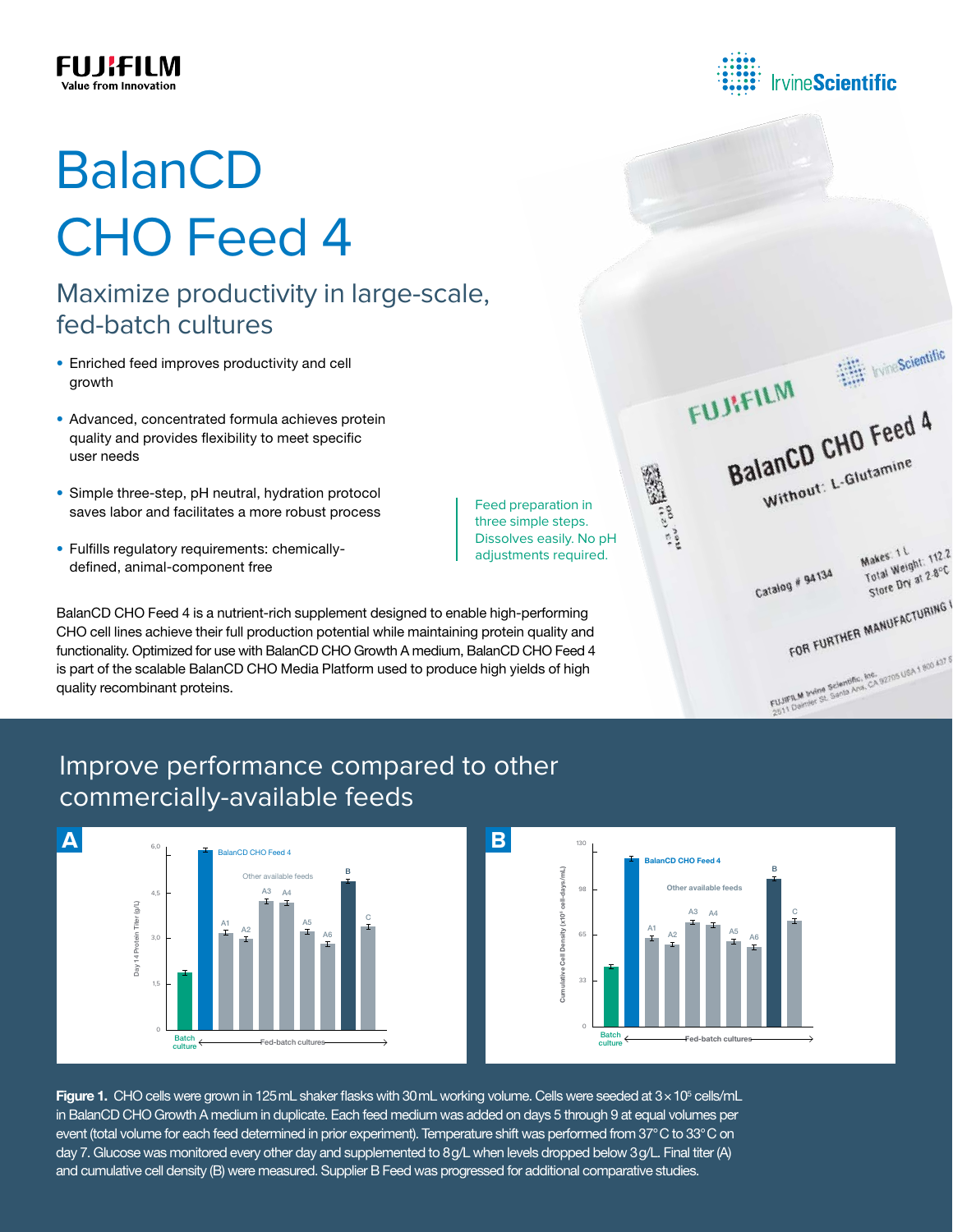## Achieve protein quality attributes

Day 14 antibody samples of fed-batch cultures that resulted in the highest titer (Figure 1) were collected and purified for further analysis. Quality of the monoclonal antibodies was evaluated for glycan profiles and ADCC activity.

#### Target Glycan profile confirmed



Figure 2. Comparison of glycan profiles of biosimilar harvested from fed-batch cultures of BalanCD CHO Feed 4 and Supplier B Feed. Relative abundance of each glycoform was determined.

#### Correlation of Glycan analysis to ADCC activity confirmed



Figure 3. Comparison of ADCC activity of a biosimilar harvested from fed-batch cultures of BalanCD CHO Feed 4 and Supplier B Feed. Activity of the purified antibody was measured by ADCC reporter bioassay, triplicate per concentration.

| Feed           | $EC_{50}$ (ng/mL) | % Afucosylated |  |
|----------------|-------------------|----------------|--|
| <b>BalanCD</b> | 44                | 18.5%          |  |
| Feed 4         |                   |                |  |
| Supplier B     | 64                | 15.3%          |  |
| Feed           |                   |                |  |

%Afucosylated = (%G0+%G1+%G2)/ (%G0+%G0f+%G1+%G1f+%G2+%G2f)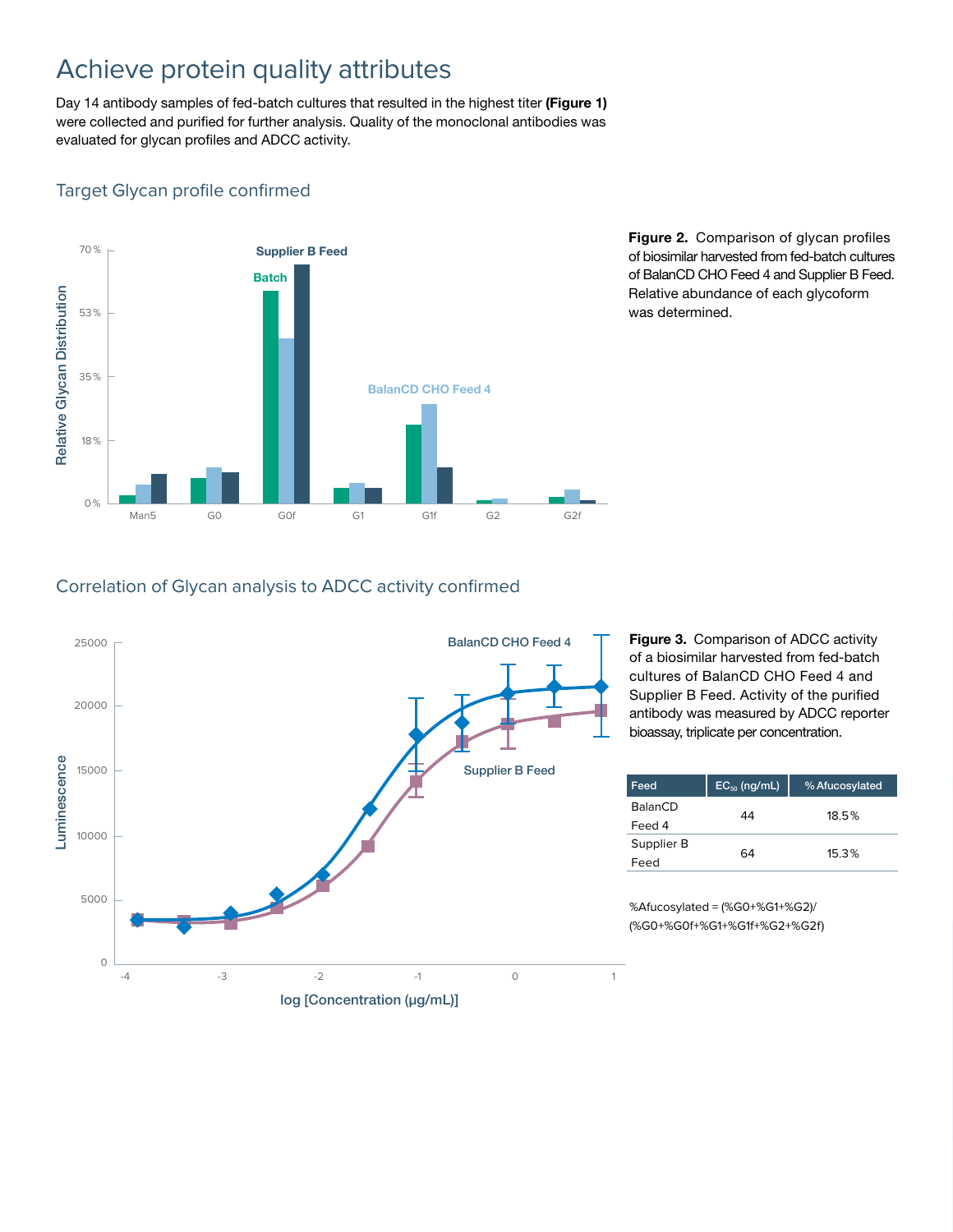## Cut hands-on time compared to alternative, best-performed feed

Nutrient rich feeds can be difficult to dissolve and require complicated, time-consuming preparation protocols. The BalanCD CHO Feed 4 is rich in amino acids and vitamins, yet dissolves easily when following the simple, three-step protocol. Typically there is no need for multiple pH adjustments and the pH remains stable in culture.